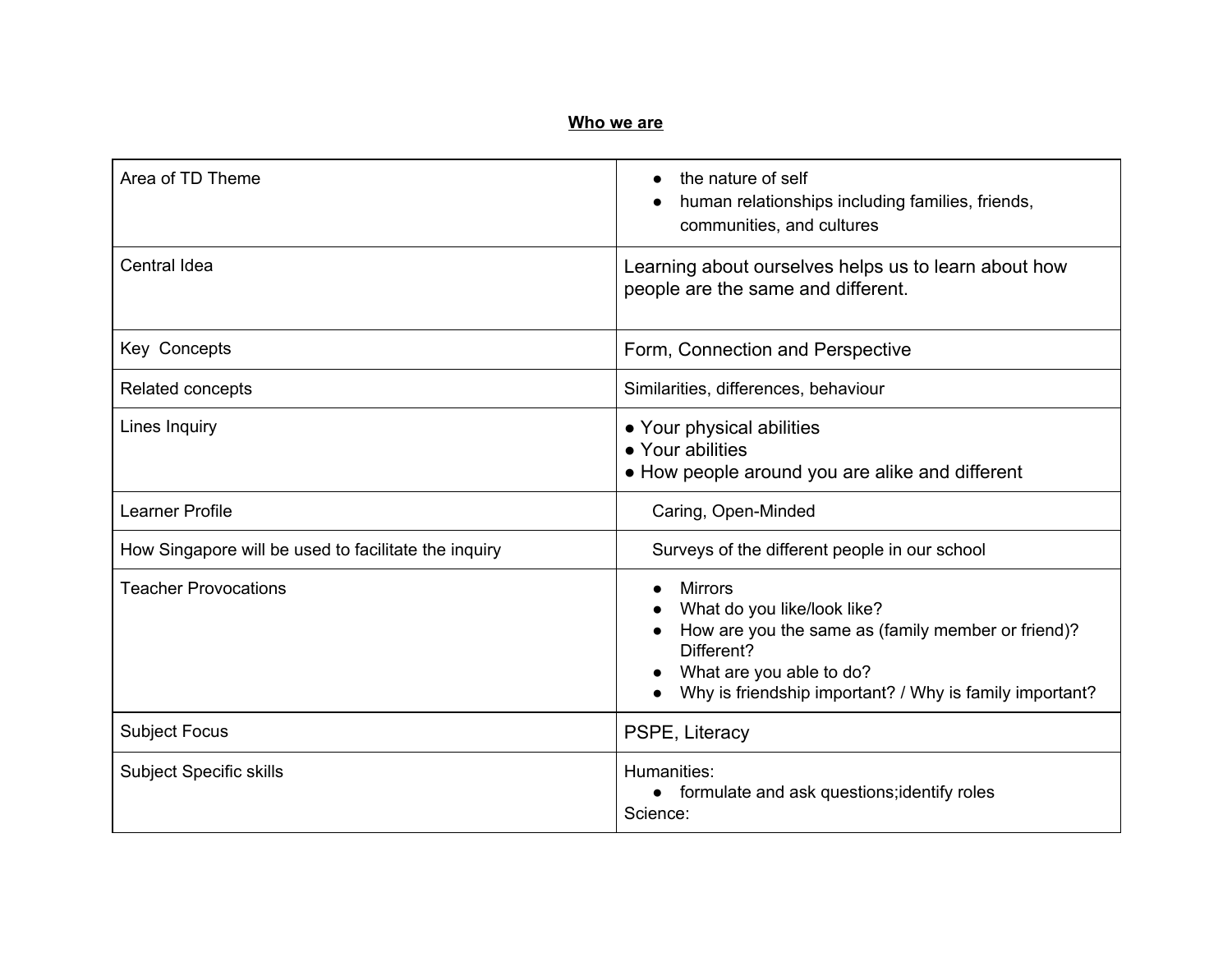|                                                                                      | observe carefully in order to gather data; interpret and<br>evaluate data gathered in order to draw conclusions                                                                                                                                                                                                                                             |
|--------------------------------------------------------------------------------------|-------------------------------------------------------------------------------------------------------------------------------------------------------------------------------------------------------------------------------------------------------------------------------------------------------------------------------------------------------------|
| <b>Subject Specific Knowledge</b>                                                    | Humanities:<br>• characteristics of self & connection to others<br>Pastoral (PSPE):<br>• personal identity & relationships<br>Science (living things):<br>• we resemble our parents & differences among<br>individuals<br>Mathematics:<br>measurement (growth & comparison)<br><b>Physical Education</b><br>Similarities and differences in the way we move |
| Core ATL's (TD Skills)                                                               | <b>Research Skills:</b><br>Formulating questions, Observing<br><b>Social Skills:</b><br>Respecting others<br><b>Communication Skills:</b><br>Speaking, Viewing, Presenting                                                                                                                                                                                  |
| Integrators contributions                                                            | Portraits and people (Visual arts)<br>Developing vocabulary to describe self (Mandarin)                                                                                                                                                                                                                                                                     |
| What does a Grade Level appropriate understanding of this<br>central idea look like? | Can identify personal uniqueness (physical characteristics,<br>preferences, physical abilities, personal abilities) and connect<br>this to family & friends.                                                                                                                                                                                                |
| The essence of this unit in less than 20 words                                       | Exploration of personal identity & how this is connected to<br>others                                                                                                                                                                                                                                                                                       |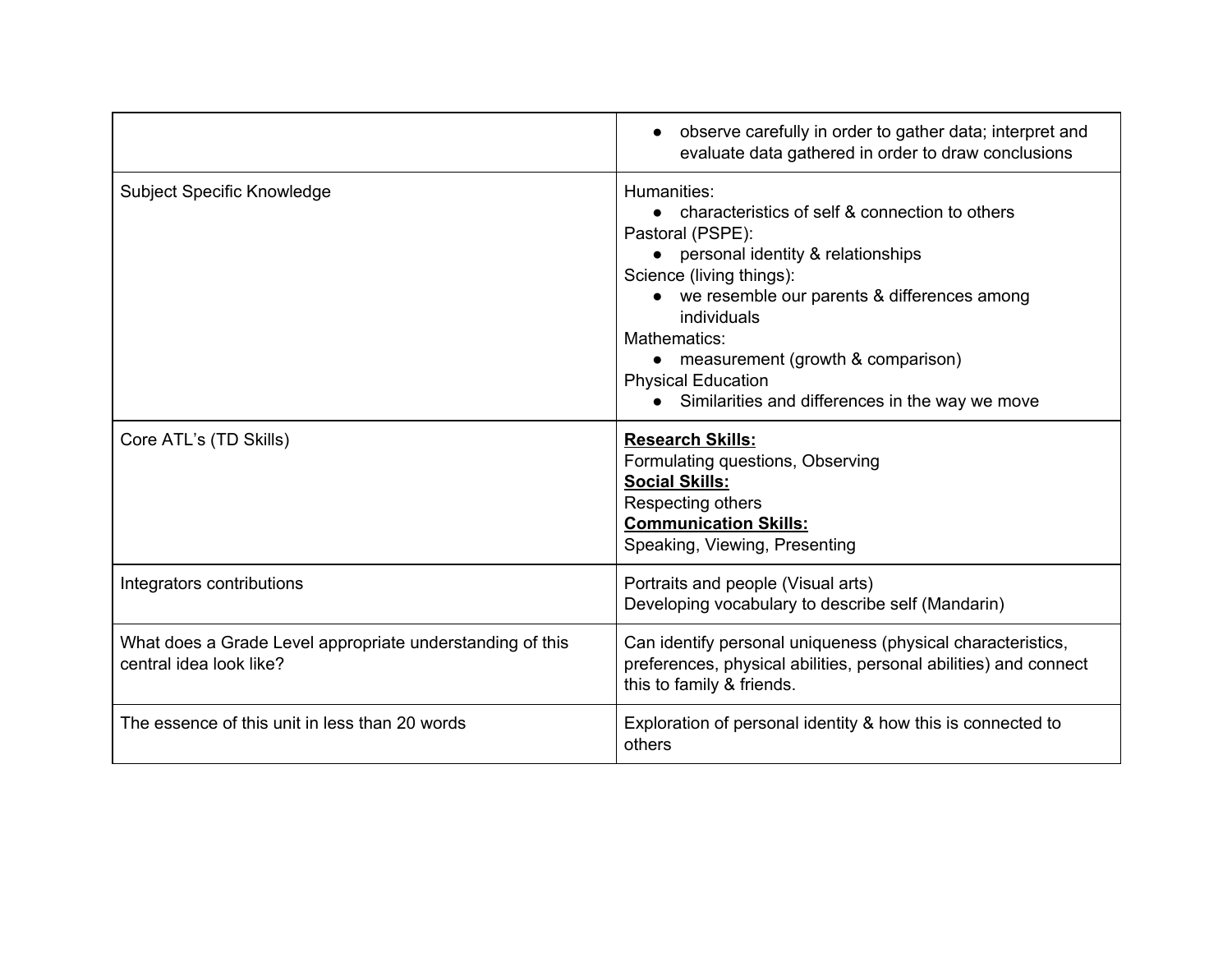## **How we express ourselves**

| Area of TD Theme                                     | • the ways in which we reflect on, extend and enjoy our<br>creativity                                                                                                                                            |
|------------------------------------------------------|------------------------------------------------------------------------------------------------------------------------------------------------------------------------------------------------------------------|
| Central Idea                                         | Stories can be shared in many ways                                                                                                                                                                               |
| Key Concepts                                         | Perspective, Form and Reflection                                                                                                                                                                                 |
| Related concepts                                     | Imagination, culture, opinion, interpretation                                                                                                                                                                    |
| Lines Inquiry                                        | • How stories are told<br>• The feelings that stories cause<br>• How stories connect to ourselves                                                                                                                |
| <b>Learner Profile</b>                               | Communicators, Principled, Risk-Takers                                                                                                                                                                           |
| How Singapore will be used to facilitate the inquiry | KidsFest theatre shows, Singapore traditional/cultural stories                                                                                                                                                   |
| <b>Teacher Provocations</b>                          | How is this story being told?<br>How does this story make you feel?<br>Can you make any personal connections to this story?<br>What stories are important to you and your family?<br>Where do stories come from? |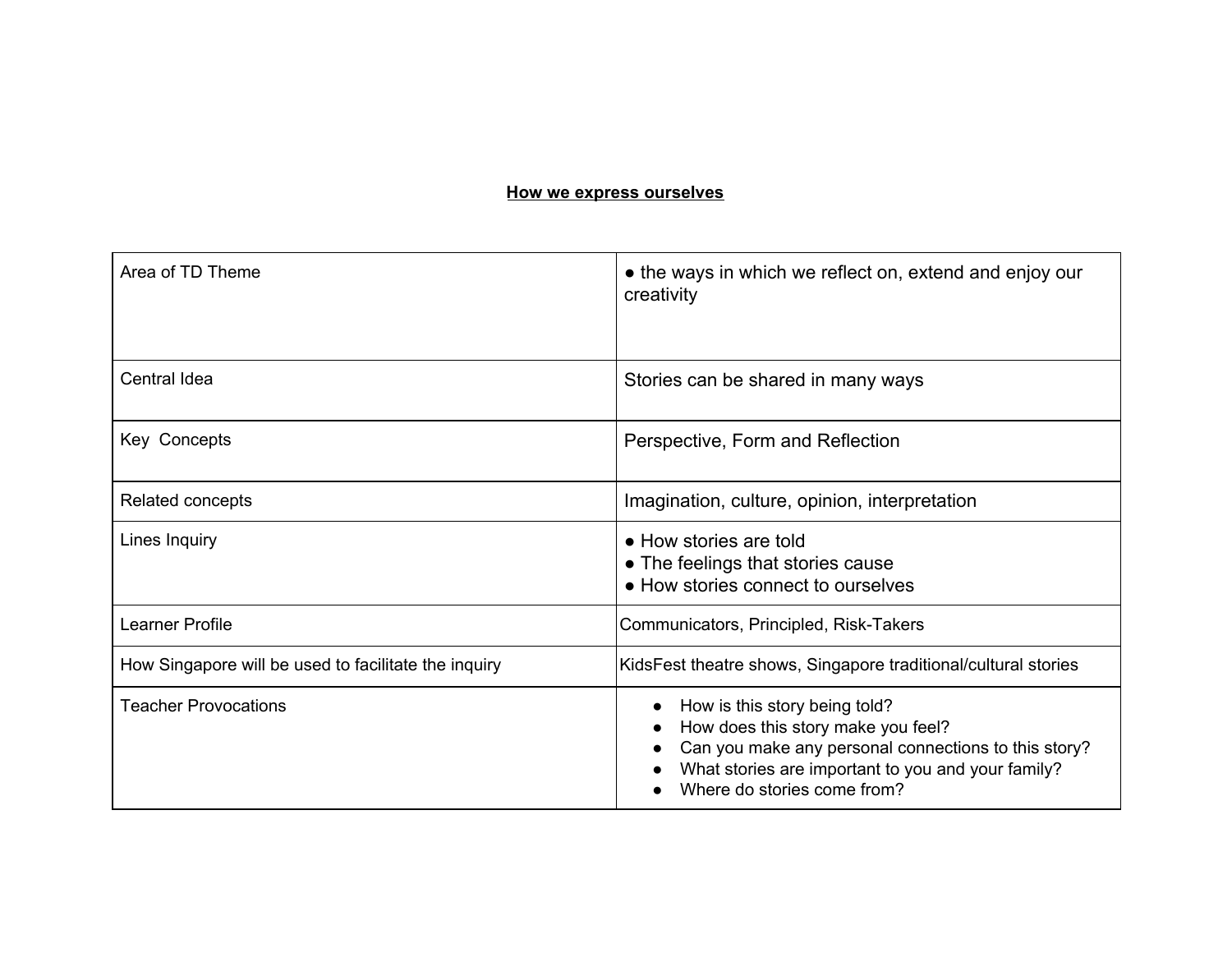| <b>Subject Focus</b>                                                                 | Visual Arts, Performing Arts, Humanities                                                                                                                                                                                                                                                                                                      |
|--------------------------------------------------------------------------------------|-----------------------------------------------------------------------------------------------------------------------------------------------------------------------------------------------------------------------------------------------------------------------------------------------------------------------------------------------|
| <b>Subject Specific skills</b>                                                       | Humanities:<br>orientate in relation to place and time                                                                                                                                                                                                                                                                                        |
| <b>Subject Specific Knowledge</b>                                                    | Literacy:<br>listening to & responding to stories; ; telling stories;<br>$\bullet$<br>recognizing different forms of storytelling<br>Humanities:<br>understand that the stories we tell are connected to the<br>world around us<br><b>Visual Arts</b><br>Understand that the Visual Arts are an integral part of<br>$\bullet$<br>storytelling |
| Core ATL's (TD Skills)                                                               | <b>Thinking Skills:</b><br>• comprehension, application, synthesis, dialectical<br>thought<br>Social skills:<br>resolving conflict, group decision making, adopting a<br>variety of group roles<br><b>Communication skills:</b><br>listening, speaking, reading, writing, viewing, presenting,<br>non-verbal                                  |
| Integrators contributions                                                            | Creating storytelling tools and props(Visual Arts)<br>Traditional stories (Mandarin)<br>Telling a story through movement/dance (Performing Arts)                                                                                                                                                                                              |
| What does a Grade Level appropriate understanding of this<br>central idea look like? | Students are able to identify different storytelling formats, retell<br>simple stories & make personal connections<br>(feelings/experiences) to stories shared.                                                                                                                                                                               |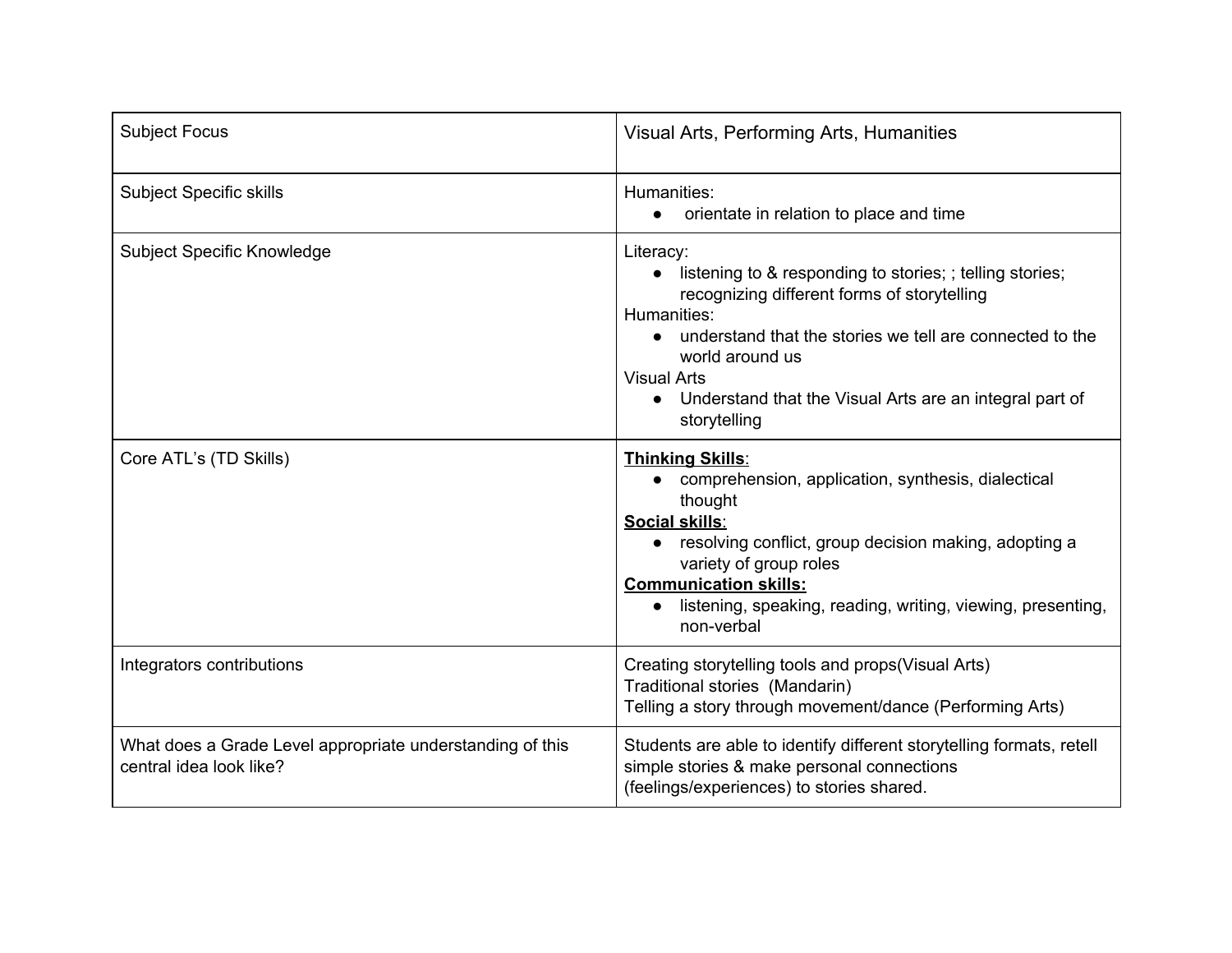| The essence of this unit in less than 20 words | Encouraging confidence in expression and engaging with stories<br>in different formats & methods |
|------------------------------------------------|--------------------------------------------------------------------------------------------------|
|                                                |                                                                                                  |

## **How the world works**

| Area of TD Theme                                     | • the natural world and its laws;<br>• the interaction between the natural world (physical and<br>biological) and human societies |
|------------------------------------------------------|-----------------------------------------------------------------------------------------------------------------------------------|
| Central Idea                                         | We explore the world through our senses                                                                                           |
| Key Concepts                                         | Form, Function, Change                                                                                                            |
| Related concepts                                     | Properties, behavior                                                                                                              |
| Lines Inquiry                                        | • Our senses<br>• Use of our senses<br>• World without senses                                                                     |
| Learner Profile                                      | Inquirers, Knowledgeable, Thinkers, Communicators                                                                                 |
| How Singapore will be used to facilitate the inquiry | Toa Payoh Sensory Park, Ticki Kids Tickle Your Senses<br>sessions                                                                 |
| <b>Teacher Provocations</b>                          | Senses experiments                                                                                                                |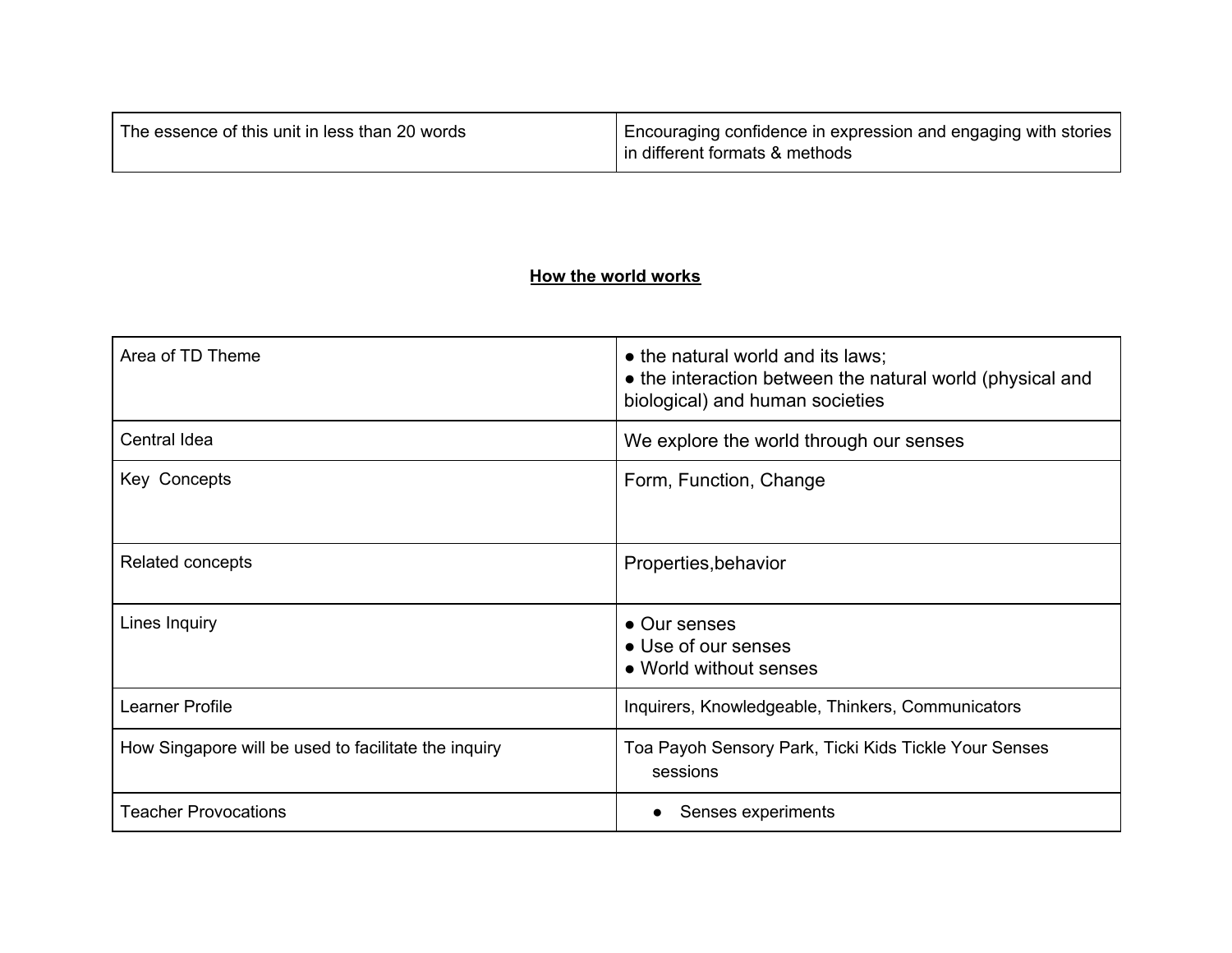|                                | Senses rotations<br>Field trips<br>How can our senses tell us different things?<br>What would happen if we had no senses/were missing<br>one?<br>What options are there for people who are missing one<br>sense?                                                                                                                                     |
|--------------------------------|------------------------------------------------------------------------------------------------------------------------------------------------------------------------------------------------------------------------------------------------------------------------------------------------------------------------------------------------------|
| <b>Subject Focus</b>           | Science, PSPE                                                                                                                                                                                                                                                                                                                                        |
| <b>Subject Specific skills</b> | Science:<br>Observe carefully in order to gather data; Identify or<br>$\bullet$<br>generate a question or problem to be explored; Make<br>and test predictions.                                                                                                                                                                                      |
| Subject Specific Knowledge     | Science:<br>Identify the 5 senses. Understand how people interact<br>$\bullet$<br>with the environment through the 5 senses<br><b>Physical Education</b><br>How our senses affect the way we move and interact in<br>$\bullet$<br>an active play environment                                                                                         |
| Core ATL's (TD Skills)         | <b>Research Skills:</b> Formulating Questions, Observing, Planning,<br>Collecting Data, Recording Data, Organizing Data, Interpreting<br>Data, Presenting Research.<br>Self-Management Skills: Fine Motor, Spatial Awareness,<br>Safety.<br><b>Thinking Skills:</b> Acquisition of Knowledge, Comprehension,<br>Application, Analysis, Metacognition |
| Integrators contributions      | Sensorial art (Visual Arts)<br>Science integration<br>Songs about senses (Mandarin)                                                                                                                                                                                                                                                                  |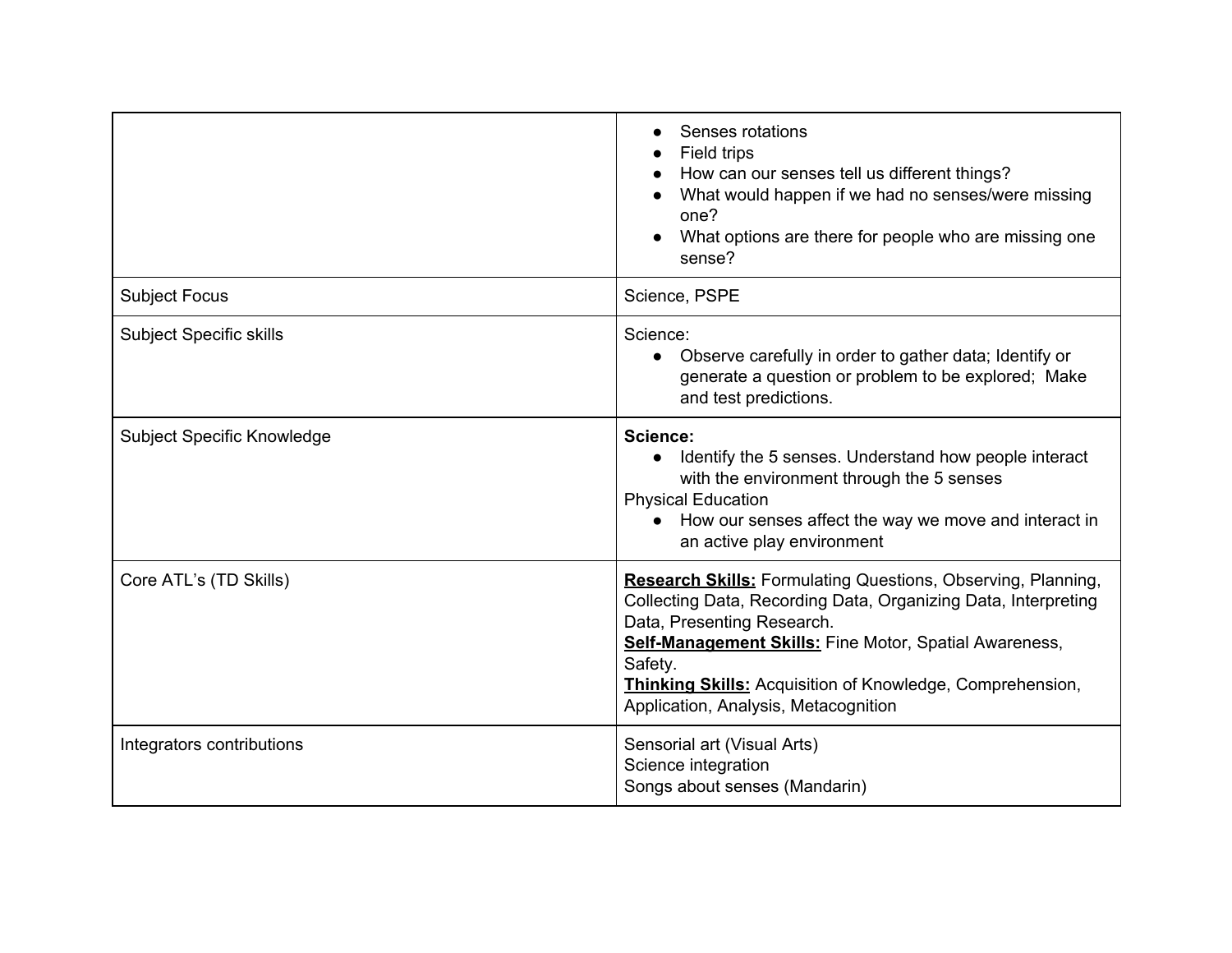| What does a Grade Level appropriate understanding of this | Can explain how they view the world through their senses (using                                                                                        |
|-----------------------------------------------------------|--------------------------------------------------------------------------------------------------------------------------------------------------------|
| central idea look like?                                   | eyes to see things, how sounds help us, etc.)                                                                                                          |
| The essence of this unit in less than 20 words            | Development of scientific literacy (observation, prediction,<br>experimentation, conclusion) through exploration of their senses<br>in the environment |

## **How we organize ourselves**

| Area of TD Theme | the interconnectedness of human-made systems and<br>$\bullet$<br>communities<br>societal decision-making<br>$\bullet$ |
|------------------|-----------------------------------------------------------------------------------------------------------------------|
| Central Idea     | Systems are developed to meet the needs of our<br>communities                                                         |
| Key Concepts     | Function<br>Connection<br>Causation<br>$\bullet$                                                                      |
| Related concepts | Communication, systems                                                                                                |
| Lines Inquiry    | • What our community is like<br>• How systems work<br>• Factors that affect systems                                   |
| Learner Profile  | Thinkers, Communicators, Risk-takers                                                                                  |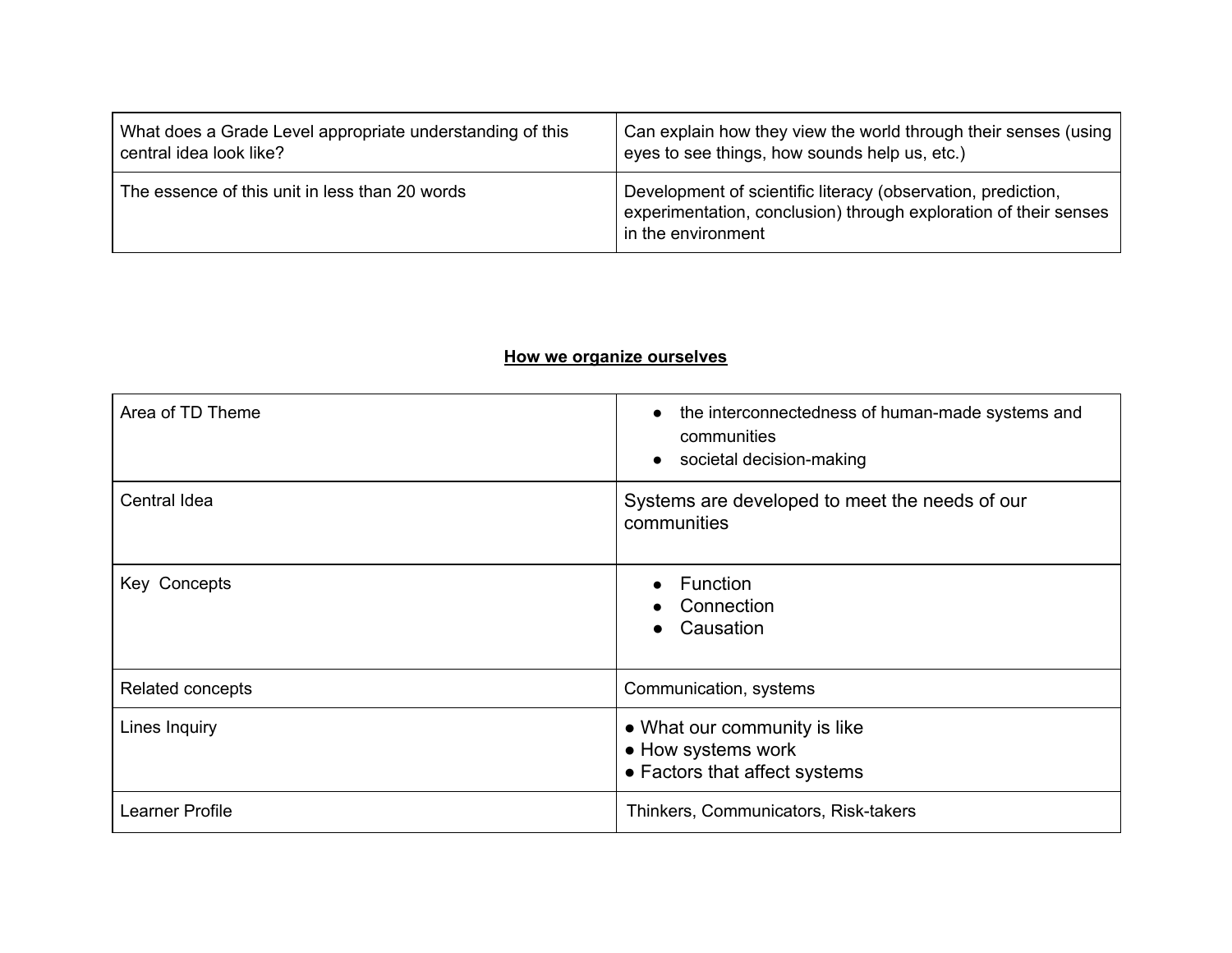| <b>Attitudes</b>                                     | Cooperation, commitment, enthusiasm                                                                                                                                                                                                                                                                             |
|------------------------------------------------------|-----------------------------------------------------------------------------------------------------------------------------------------------------------------------------------------------------------------------------------------------------------------------------------------------------------------|
| How Singapore will be used to facilitate the inquiry | Field trips to children inquiries into systems, thinking about how<br>systems in Singapore have changed based on the COVID 19<br>situation                                                                                                                                                                      |
| <b>Teacher Provocations</b>                          | • What does our community look like?<br>• What do the people in our community do?<br>• What is a system?<br>• What systems do we need?<br>• Why do we need systems?                                                                                                                                             |
| <b>Subject Focus</b>                                 | Humanities,, Mathematics, PSPE, Mandarin and Literacy,<br><b>Performing Arts</b>                                                                                                                                                                                                                                |
| <b>Subject Specific skills</b>                       | Mathematics:<br>• Directions and mapping<br>Humanities:<br>use and analyze evidence; identify roles, rights &<br>responsibilities in society; orientated in relation to place<br>and time                                                                                                                       |
| Subject Specific Knowledge                           | Mandarin:<br>• Roles in society vocabulary<br>Humanities (Geography):<br>• personal choices<br>Science (Living things):<br>• how & why we move & importance of movement<br>Mathematics (Shape & Space):<br>positional language<br>(Data handling): sorting, labelling, pictographs<br><b>Physical Education</b> |